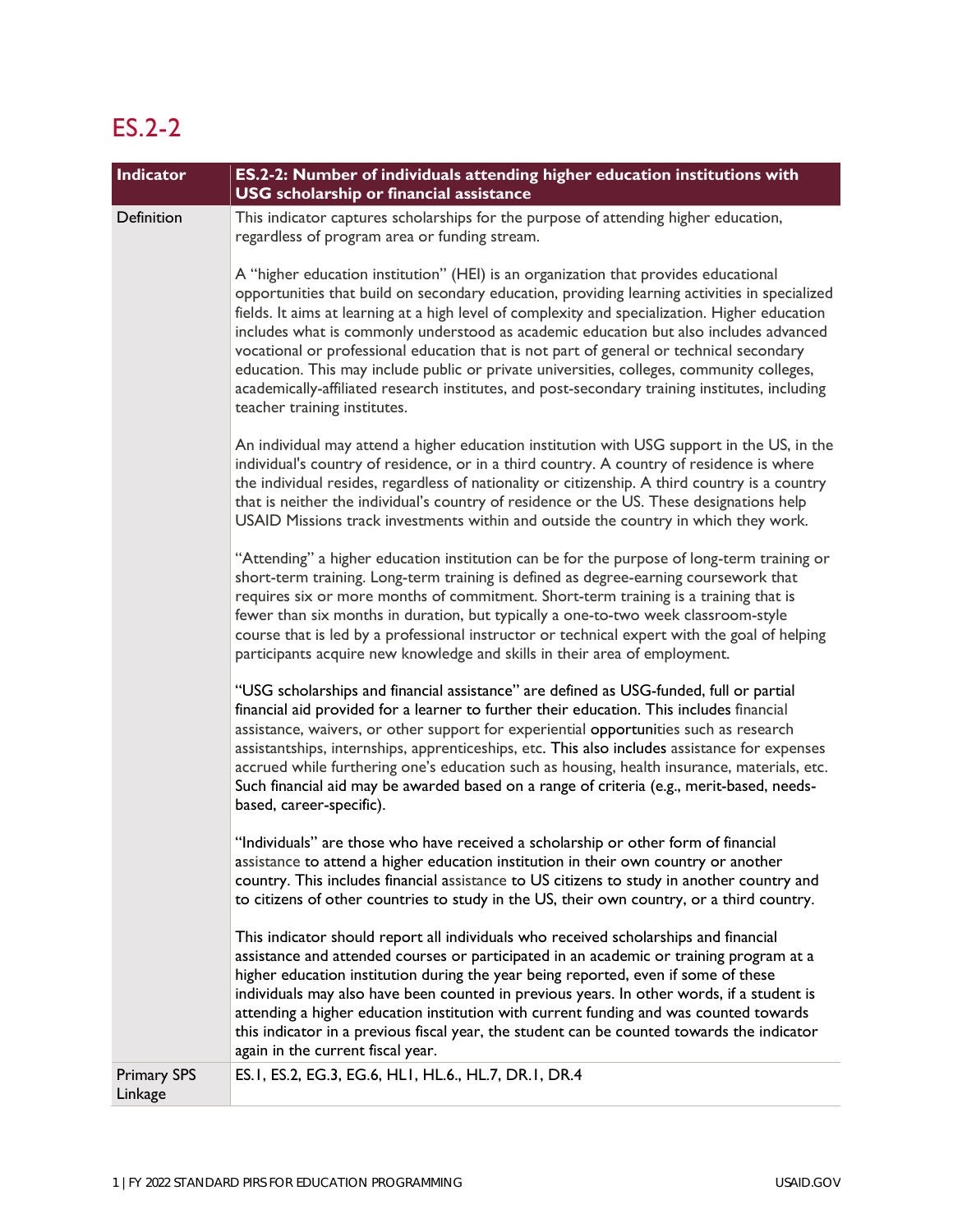| Indicator                                       | ES.2-2: Number of individuals attending higher education institutions with<br><b>USG</b> scholarship or financial assistance                                                                                                                                                                                                                                                                                                                                                                                                                                                                                                                                                                                                                                                                                                                                                                                                                                                                                                                                                                                                                                                                                                                                                                                                    |
|-------------------------------------------------|---------------------------------------------------------------------------------------------------------------------------------------------------------------------------------------------------------------------------------------------------------------------------------------------------------------------------------------------------------------------------------------------------------------------------------------------------------------------------------------------------------------------------------------------------------------------------------------------------------------------------------------------------------------------------------------------------------------------------------------------------------------------------------------------------------------------------------------------------------------------------------------------------------------------------------------------------------------------------------------------------------------------------------------------------------------------------------------------------------------------------------------------------------------------------------------------------------------------------------------------------------------------------------------------------------------------------------|
| Linkage to<br>Long-Term<br>Outcome or<br>Impact | There is global demand for high level and technical skills within the labor force. The<br>average returns to an individual for higher education are higher even than those for<br>primary education, with returns higher for females than males (World Bank 2014).<br>Providing financial/scholarship assistance based on merit and needs can significantly alter<br>the potential lifetime earnings of individuals. It can also allow for students to study and<br>participate in research in different countries, leading to potential innovations and new<br>perspectives on development issues, regardless of sector.                                                                                                                                                                                                                                                                                                                                                                                                                                                                                                                                                                                                                                                                                                       |
| Indicator Type                                  | Output                                                                                                                                                                                                                                                                                                                                                                                                                                                                                                                                                                                                                                                                                                                                                                                                                                                                                                                                                                                                                                                                                                                                                                                                                                                                                                                          |
| <b>Reporting Type</b>                           | Number                                                                                                                                                                                                                                                                                                                                                                                                                                                                                                                                                                                                                                                                                                                                                                                                                                                                                                                                                                                                                                                                                                                                                                                                                                                                                                                          |
| Use of Indicator                                | This indicator will be used to monitor the overall scale and reach of higher education<br>programs and the extent to which they are supporting individual students and/or scholars.<br>It will be used, along with other education-related standard indicators, to report progress<br>and results in education and related sectors and supplement other reporting against the<br>priorities of the USAID Education Policy.                                                                                                                                                                                                                                                                                                                                                                                                                                                                                                                                                                                                                                                                                                                                                                                                                                                                                                      |
| Reporting<br>Frequency                          | Annual                                                                                                                                                                                                                                                                                                                                                                                                                                                                                                                                                                                                                                                                                                                                                                                                                                                                                                                                                                                                                                                                                                                                                                                                                                                                                                                          |
| Data Source(s)                                  | • Official Reports from Implementing Partner(s)<br>• Official Higher Education Institution Records                                                                                                                                                                                                                                                                                                                                                                                                                                                                                                                                                                                                                                                                                                                                                                                                                                                                                                                                                                                                                                                                                                                                                                                                                              |
| <b>Bureau</b><br>Owner(s)                       | <b>Agency: USAID</b><br>Bureau and Office: DDI/EDU<br><b>POC:</b> Benjamin Sylla; Senior Education Advisor; Center for Education   bsylla@usaid.gov<br>Technical POC: Deborah Greebon; Senior Monitoring, Evaluation, and Learning<br>Advisor; Center for Education   dgreebon@usaid.gov                                                                                                                                                                                                                                                                                                                                                                                                                                                                                                                                                                                                                                                                                                                                                                                                                                                                                                                                                                                                                                        |
| Disaggregate(s)                                 | • Number of individuals attending US HEIs<br>• Number of individuals attending resident-country HEIs<br>• Number of individuals attending third-country HEIs<br>• Number of individuals attending short-term programs<br>• Number of individuals attending long-term programs that yield a certificate (excluding<br>certificates of completion), certification, diploma, or associate's degree<br>• Number of individuals attending long-term programs that yield a bachelor's or<br>equivalent<br>• Number of individuals attending long-term programs for postgraduate study (including<br>master's, Ph.D, M.D., J.D., etc.)<br>• Number of individuals from rural areas<br>• Number of males <sup>1</sup><br>• Number of females <sup>1</sup><br>• Number of males under 30 years of age<br>• Number of females under 30 years of age<br>• Number of males with a disability <sup>2</sup><br>• Number of females with a disability <sup>2</sup><br>• Number of individuals who are crisis or conflict-affected <sup>3</sup><br><sup>1</sup> All activities reporting on this indicator MUST report on sex disaggregates.<br><sup>2</sup> The USAID Education Policy defines children and youth with disabilities as those who<br>have long-term physical, mental, intellectual, or sensory impairments which in interaction |